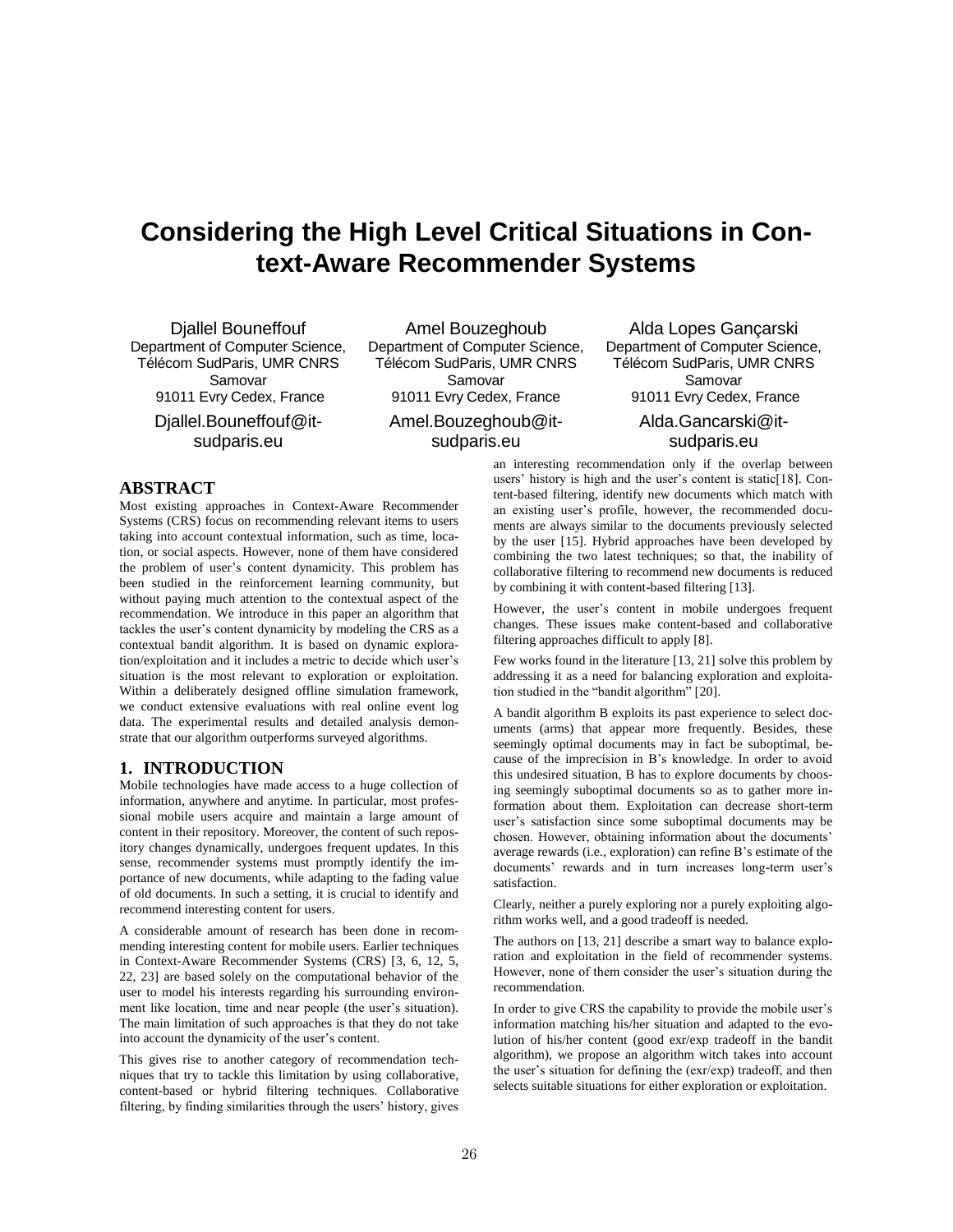The rest of the paper is organized as follows. Section 2 reviews some related works. Section 3 presents the user's model of our CRS. Section 4 describes the algorithms involved in the proposed approach. The experimental evaluation is illustrated in Section 5. The last section concludes the paper and points out possible directions for future work.

# **2. RELATED WORKS**

We review in the following recent relevant recommendation techniques that tackle the two issues mentioned above, namely: following the evolution of the user's contents using bandit algorithm and considering the user's situation on recommender system.

#### **2.1 Bandit Algorithms Overview**

The (exr/exp) tradeoff was firstly studied in reinforcement learning in 1980's, and later flourished in other fields of machine learning [16, 19]. Very frequently used in reinforcement learning to study the (exr/exp) tradeoff, the multi-armed bandit problem was originally described by Robbins [20].

The ε-greedy is the one of the most used strategy to solve the bandit problem and was first described in [14]. The ε-greedy strategy choose a random document with epsilon-frequency  $(\epsilon)$ , and choose otherwise the document with the highest estimated mean, the estimation is based on the rewards observed thus far. ε must be in the open interval [0, 1] and its choice is left to the user.

The first variant of the  $\varepsilon$ -greedy strategy is what [9, 14] refer to as the ε-beginning strategy. This strategy makes exploration all at once at the beginning. For a given number  $I \in N$  of iterations, the documents are randomly pulled during the εI first iterations. During the remaining  $(1-\epsilon)$ I iterations, the document of highest estimated mean is pulled.

Another variant of the ε-greedy strategy is what Cesa-Bianchi and Fisher [14] call the  $\varepsilon$ -decreasing strategy. In this strategy, the document with the highest estimated mean is always pulled except when a random document is pulled instead with an  $\varepsilon_i$ frequency, where n is the index of the current round. The value of the decreasing  $\varepsilon_i$  is given by  $\varepsilon_i = {\varepsilon_0 / i}$  where  $\varepsilon_0 \in ]0,1]$ . Besides ε-decreasing, four other strategies are presented in [4]. Those strategies are not described here because the experiments done by [4] seem to show that, with carefully chosen parameters, ε-decreasing is always as good as the other strategies.

Compared to the standard multi-armed bandit problem with a fixed set of possible actions, in CRS, old documents may expire and new documents may frequently emerge. Therefore it may not be desirable to perform the exploration all at once at the beginning as in [9] or to decrease monotonically the effort on exploration as the decreasing strategy in [14].

Few research works are dedicated to study the contextual bandit problem on Recommender System, where they consider user's behavior as the context of the bandit problem.

In [10], authors extend the ε-greedy strategy by updating the exploration value ε dynamically. At each iteration, they run a sampling procedure to select a new ε from a finite set of candidates. The probabilities associated to the candidates are uniformly initialized and updated with the Exponentiated Gradient (EG) [10]. This updating rule increases the probability of a candidate ε if it leads to a user's click. Compared to both εbeginning and decreasing strategy, this technique improves the results.

In [13], authors model the recommendation as a contextual bandit problem. They propose an approach in which a learning algorithm selects sequentially documents to serve users based on contextual information about the users and the documents. To maximize the total number of user's clicks, this work proposes the LINUCB algorithm that is computationally efficient.

The authors in [4, 9, 13, 14, 21] describe a smart way to balance exploration and exploitation. However, none of them consider the user's situation during the recommendation.

#### **2.2 Managing the User's Situation**

Few research works are dedicated to manage the user's situation on recommendation.

In [7, 17] the authors propose a method which consists of building a dynamic user's profile based on time and user's experience. The user's preferences in the user's profile are weighted according to the situation (time, location) and the user's behavior. To model the evolution on the user's preferences according to his temporal situation in different periods, (like workday or vacations), the weighted association for the concepts in the user's profile is established for every new experience of the user. The user's activity combined with the user's profile are used together to filter and recommend relevant content.

Another work [12] describes a CRS operating on three dimensions of context that complement each other to get highly targeted. First, the CRS analyzes information such as clients' address books to estimate the level of social affinity among the users. Second, it combines social affinity with the spatiotemporal dimensions and the user's history in order to improve the quality of the recommendations.

In [3], the authors present a technique to perform user-based collaborative filtering. Each user's mobile device stores all explicit ratings made by its owner as well as ratings received from other users. Only users in spatiotemporal proximity are able to exchange ratings and they show how this provides a natural filtering based on social contexts.

Each work cited above tries to recommend interesting information to users on contextual situation; however they do not consider the evolution of the user's content.

As shown in above, none of the mentioned works tackles both problems of the evolution user's content and user's situation consideration in the recommendation. This is precisely what we intend to do with our approach, by modeling the CRS as a contextual bandit algorithm, and considering the user's situation when managing the (exr/exp)-tradeoff on recommendation.

The two features cited above are not considered in the surveyed approaches as far as we know.

In what follows, we define briefly the structure of the user's model and the methods for inferring the recommendation situa-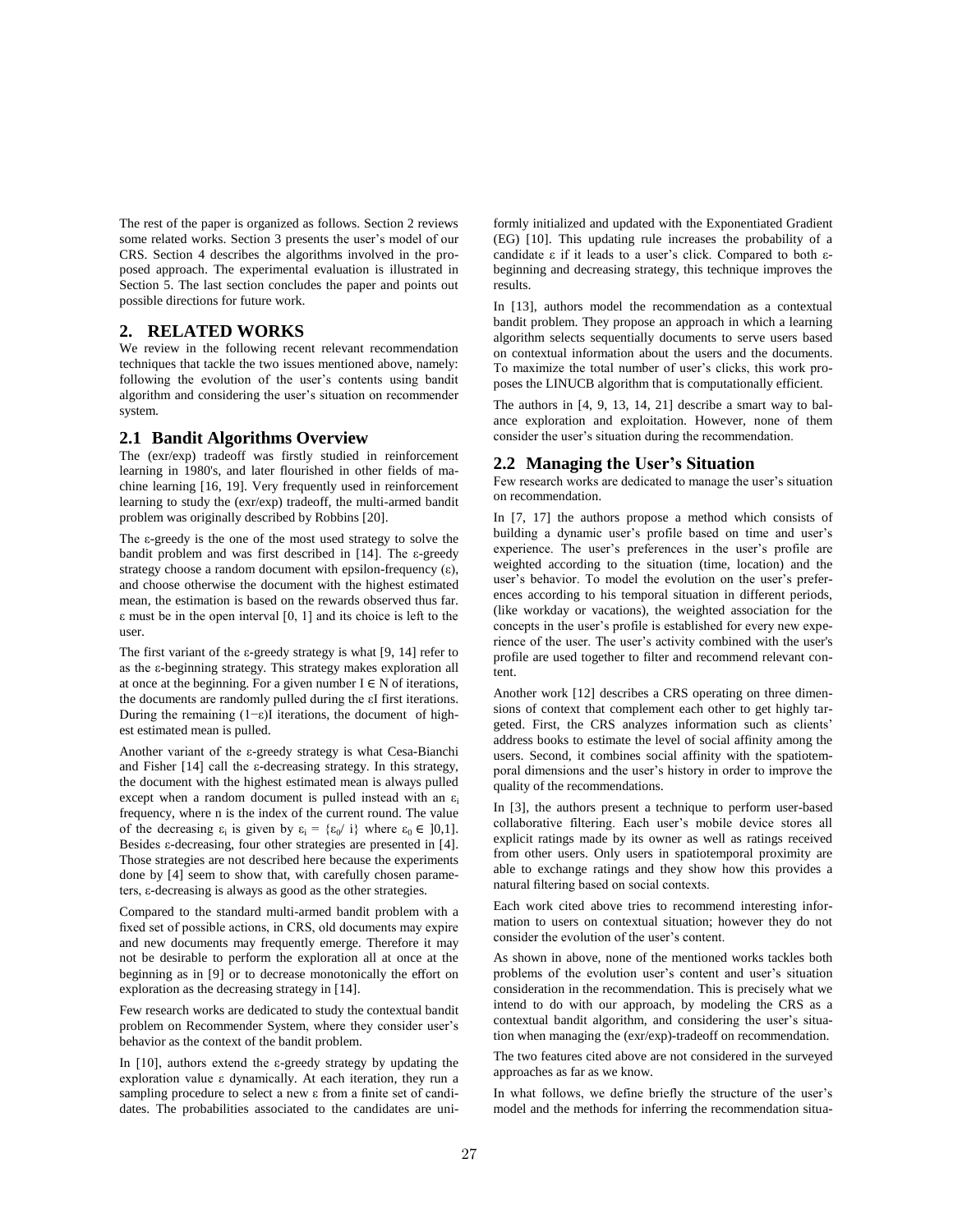tions. Then, we explain how to manage the exploration/exploitation strategy, according to the current situation.

# **3. USER AND CONTEXT MODELS**

The user's model is structured as a case base, which is composed of a set of past situations with their corresponding user's preferences, denoted  $PS = \{ (S^i; UP^i) \}$ , where *S*<sup>*i*</sup> is a user's situation (Section 3.2.1) and  $UP<sup>i</sup>$  its corresponding user's preferences (Section 3.1).

#### **3.1 The User's Preferences**

The user's preferences are contextual and might depend on many factors, like the location or the current task within an activity. Thus, they are associated to the user's situation and the user's activity. Preferences are deduced during the user's navigation activities. A navigation activity expresses the following sequence of events:

(i) the user's logs in the system and navigates across documents to get the desired information;

(ii) the user expresses his/her preferences about the visited documents. We assume that a visited document is relevant, and thus belongs to the user's preferences, if there are some observable user's behaviors through two types of preference:

- The direct preference: the user expresses his/her interest in the document by inserting a rate, like for example putting starts  $($ "\*") at the top of the document.

- The indirect preference: it is the information that we extract from the user's system interaction, for example the number of clicks on the visited documents or the time spent on a document.

Let *UP* be the preferences submitted by a specific user in the system at a given situation. Each document in *UP* is represented as a single vector  $d=(c_1,...,c_n)$ , where  $c_i$  (*i*=1, .., *n*) is the value of a component characterizing the preferences of *d*. We consider the following components: the document's identifier, the total number of clicks on *d*, the total time spent reading *d*, the number of times *d* was recommended, and the direct preference rate on *d*.

#### **3.2 Context Model**

A user's context *C* is a multi-ontology representation where each ontology corresponds to a context dimension  $C=(O_{Location}$ *OTime, OSocial)*. Each dimension models and manages a context information type. We focus on these three dimensions since they cover all needed information. These ontologies are described in [1] and are not developed in this paper.

#### *3.2.1 Situation Model*

A situation is a projection on one or several user's context dimensions. In other words, we consider a situation as a triple *s*  = ( $O_{Location}.x_i$ ,  $O_{Time}.x_j$ ,  $O_{Social}.x_k$ ) where  $x_i$ ,  $x_j$  and  $x_k$  are ontology concepts or instances. Suppose the following data are sensed from the user's mobile phone: the GPS shows the latitude and longitude of a point "48.8925349, 2.2367939"; the local time is "Mon *May* 3 12:10:00 2012" and the calendar states "meeting with Paul Gerard". The corresponding situation is:

#### *S*=*(OLocation,"48.89,2.23",*

#### *OTime."Mon\_May\_3\_12:10:00\_2012", OSocial. "Paul\_Gerard")*.

To build a more abstracted situation, we interpret the user's behavior from this low-level multimodal sensor data using ontologies reasoning means. For example, from *S*, we obtain the following situation:

*MeetingAtRestaurant=*

*(OLocation.Restaurant, OTime.Work\_day, OSocial.Financial\_client)*.

For simplification reasons, we adopt in the rest of the paper the following notation:

 $S = (x_i, x_j, x_k)$ . The previous example situation became thus:

*MeetingAtRestarant=(Restaurant, Work\_day, Financial\_client).* 

Among the set of captured situations, some of them are characterized as *high-level critical situations*.

#### *3.2.2 High Level Critical Situations (HLCS)*

A HLCS is a class of situations where the user needs the best information that can be recommended by the system, for instance, when the user is in a professional meeting. In such a situation, the system must exclusively perform exploitation rather than exploration-oriented learning. In the other case, for instance where the user is using his/her information system at home, on vacation with friends S = (*home, vacation, friends*). The system can make some exploration by recommending the user some information ignoring their interest. The HLCS situations are for the moment predefined by the domain expert. In our case we conduct the study with professional mobile users, which is described in detail in (section 5). As examples of HLCS, we can find *S1* = (*company, Monday morning, colleague*), *S2* = (*restaurant, midday, client*) or *S3*= (*company, morning, manager*).

# **4. THE PROPOSED RECOMMENDATION ALGORITHM**

The problem of recommending documents can be naturally modeled as a multi-armed bandit problem with context information. In our case we consider the user's situation as the context information of the multi-armed bandit. Following previous work [11], we call it a contextual bandit. Formally, our contextual-bandit algorithm proceeds in trials  $t = 1...T$ . For each trial *t*, the algorithm performs the following tasks:

**Task 1:** Let *S t* be the current user's situation, and *PS* be the case base containing the set of past situations and corresponding user's preferences. The system compares  $S<sup>t</sup>$  with the situations in *PS* in order to choose the most similar  $S<sup>p</sup>$  using the *RetrieveCase()* method (Section 4.2.1).

**Task 2:** Let *D* be the document collection and  $D_p \n\in D$  the set of documents that were recommended in situation  $S^p$ . When the user read each document  $d_i \in D_p$ , the system observed his behavior and interpreted it as a reward. Based on the observed documents' rewards, the algorithm chooses the document  $d_p \in D_p$  with the greater reward  $r_p$ ; this is done using the *RecommendDocuments*() method (Section 4.2.2).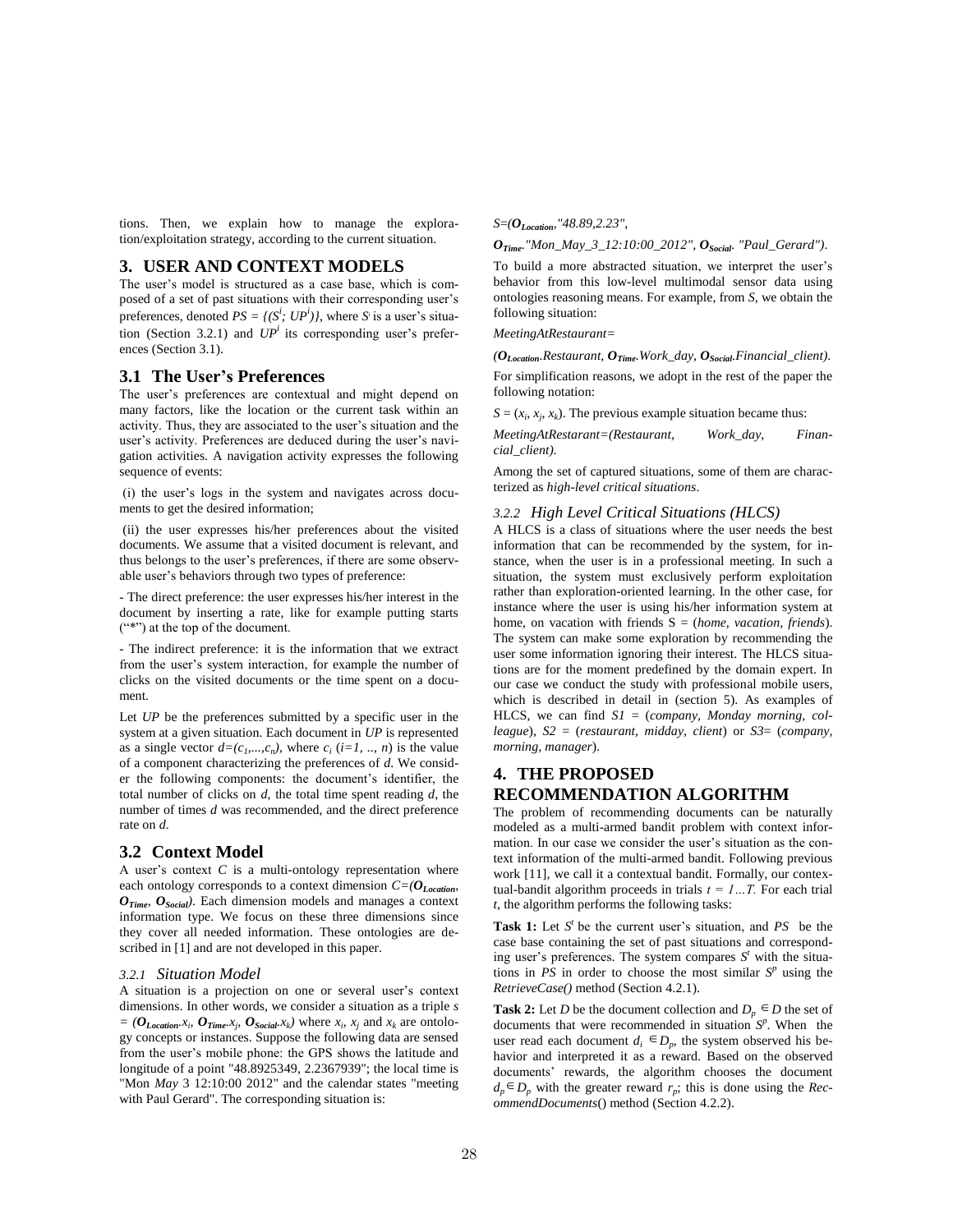**Task 3:** The algorithm improves its document-selection strategy with the new current observation  $(d_p, r_t)$ . The updating of the case base is done using the *Auto\_improvement()* method (Section  $4.2.3$ ).

In tasks 1 to 3, the total T-trial reward for each document  $d_i$  in *D* is defined as  $\sum_{t=1}^{T}$  $\sum_{t=1}^{T} r_{t,d_i}$  while the optimal expected T-trial

reward is defined as 
$$
E\left[\sum_{t \in T_i} r_{t, d_i^*}\right]
$$
 where  $d_i^*$  is the document

with maximum expected total reward, where  $T_i$  is the set of trials from  $T$  where  $d_i^*$  was recommended to the user. Our goal is to design the bandit algorithm so that the expected total reward is maximized.

In the field of document recommendation, when a document is presented to the user and this one selects it by a click, a reward of 1 is incurred; otherwise, the reward is 0. With this definition of reward, the expected reward of a document is precisely its Click Through Rate (CTR). The CTR is the average number of clicks on a recommended document, computed dividing the total number of clicks on it by the number of times it was recommended. It is important to know here that no reward is observed for non-recommended documents.

#### **4.1 The ε-greedy() Algorithm**

The *ε-greedy* algorithm recommends a predefined number of documents *N*, each one computed using the following equation:

$$
d_i = \begin{cases} \arg \max_{UC} ( \, \text{getCTR}(d) ) & \text{if } q > \varepsilon \\ \text{Random}(UC) & \text{otherwise} \end{cases} \tag{1}
$$

In Eq. 1,  $i \in \{1, \ldots N\}$ ,  $UC = \{d_1, \ldots, d_p\}$  is the set of documents corresponding to the user's preferences; *getCTR* is the function which estimates the CTR of a given document; *Random* is the function returning a random element from a given set, allowing to perform exploration;  $q$  is a random value uniformly distributed over [0, 1] which defines the exploration/exploitation tradeoff; *ε* is the probability of recommending a random exploratory document.

#### **4.2 Contextual-ε-greedy()**

To adapt the ε-greedy algorithm to a context aware environment, we propose to compute the similarity between the current situation and each one in the situation base; if there is a situation that can be reused, the algorithm retrieves it, and then applies the ε-greedy algorithm to the corresponding user preferences. Alg. 1 describes the proposed *Contextual-ε-greedy*() algorithm which involves the following three methods.



*4.2.1 RetrieveCase()* 

Given the current situation  $S<sup>t</sup>$ , the *RetrieveCase()* method determines the expected user's preferences by comparing  $S<sup>t</sup>$  with the situations in past cases *PS* in order to choose the most similar one  $S^p$ . The method returns, then, the corresponding case  $(S^p, UP^p)$ .  $S^p$  is selected from *PS* by computing the following expression:

$$
S^{p} = \underset{S^{i} \in PS}{\arg \max} \left( \sum_{j} \alpha_{j} \cdot sim_{j} \left( X^{t}_{j}, X^{i}_{j} \right) \right) \tag{2}
$$

In Eq.2,  $\sin\!i$  is the similarity metric related to dimension *j* between two concepts  $X^t$  and  $X^i$ . This similarity depends on how closely  $X^t$  and  $X^i$  are related in the corresponding ontology (location, time or social).  $\alpha_j$  is the weight associated to dimension *j*, and it is set out by using an arithmetic mean as follows:

$$
\alpha_j = \frac{1}{T} \sum_{k=1}^{T} \gamma_j^k \tag{3}
$$

In Eq. 3,  $\gamma^i_j = \sin \frac{\gamma_j}{x^i_j}$ ,  $\chi^p_j$  at trial  $k \in \{1, ..., T\}$  from the *T* previous recommendations, where  $x_j^p \in S^p$ . The idea here is to augment the importance of a dimension with the corresponding previously computed similarity values, reflecting the impact of the dimension when computing the most similar situation in Eq.  $2.5$ 

The similarity between two concepts of a dimension *j* in an ontological semantics depends on how closely they are related in the corresponding ontology (location, time or social). We use the same similarity measure as [24] defined by Eq. 4:

$$
sim_j(x_j, x_j^c) = 2 * \frac{deph(LCS)}{(deph(x_j') + deph(x_j^c))}
$$
 (4)

In Eq. 4, LCS is the Least Common Subsumer of  $x_j^t$  and  $x_j^c$ , and deph is the number of nodes in the path from the node to the ontology root.

#### *4.2.2 RecommendDocuments()*

In order to insure a better precision of the recommender results, the recommendation takes place only if the following condition is verified:  $\sin(S^t, S^p) \geq B$ , where *B* the similarity threshold value and  $\operatorname{sim}(S^t, S^p) = \sum_j \alpha_j \operatorname{sim}_j \left(x_j^t, x_j^p\right)$ .  $\text{sim}(S^t, S^p) = \sum \alpha_j \text{sim}_j \left(x_j^t, x_j^p\right)$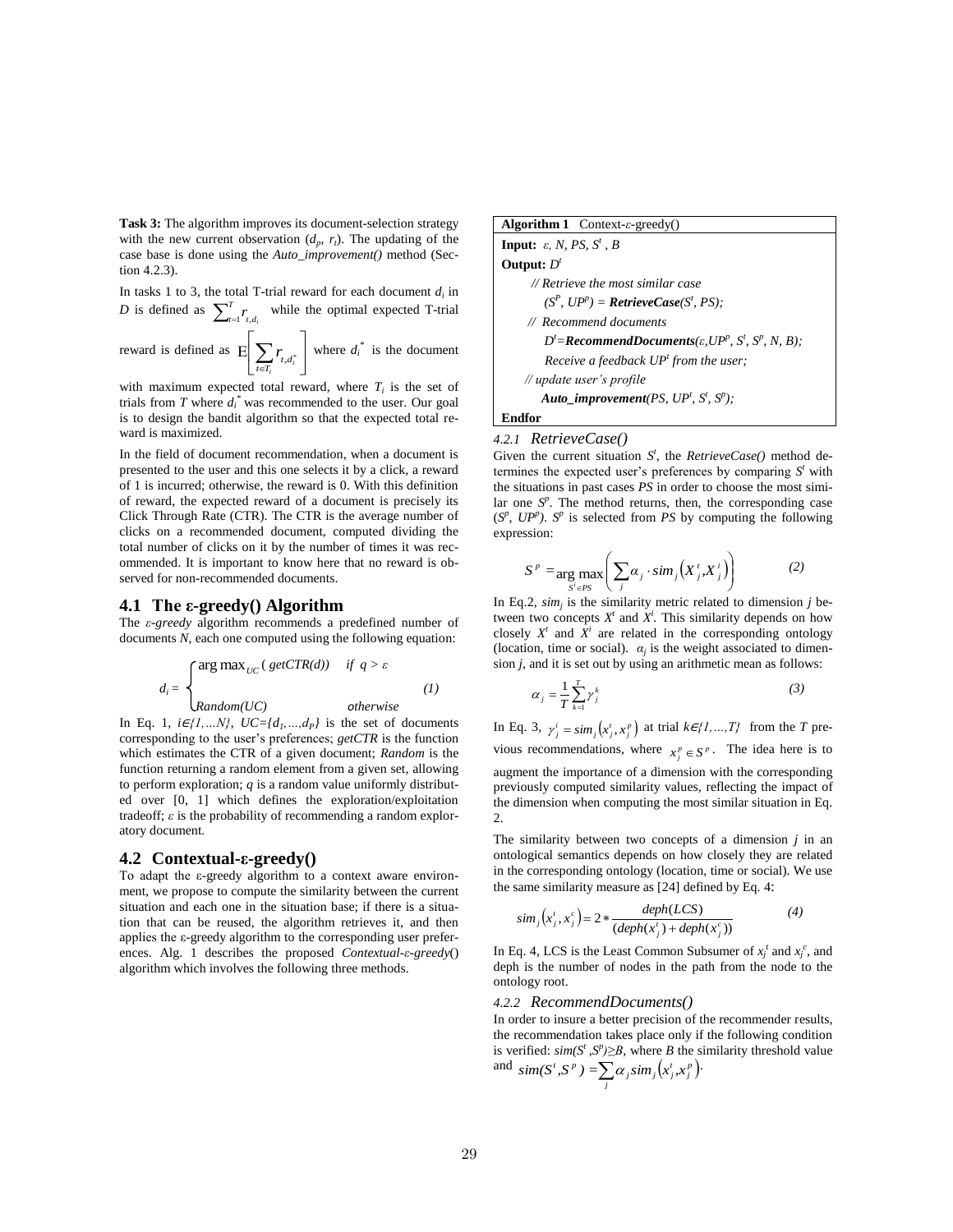To improve the adaptation of the ε-greedy algorithm to HLCS situations, if  $S^p \in HLCS$ , we propose the system to not make exploration when choosing the document to recommend, as indicated in the following equation:

$$
d_i = \begin{cases} \arg \max_{UC} (\text{getCTR}(d)) & \text{if } S^p \in HICS \\ \varepsilon\text{-greedy( )} & \text{otherwise} \end{cases} \tag{5}
$$

In Eq. 5, if  $S^p$  is not *HLCS*, the system recommends documents using *ε-greedy* with an *ε* computed at an initialization step by testing different  $\varepsilon$  and selects the optimal one, this step is described below (Section 5.4).

#### *4.2.3 Auto\_improvement ()*

This method is used to update the user's preferences w. r. t. the number of clicks and number of recommendations for each recommended document on which the user clicked at least one time. Depending on the similarity between the current situation  $S<sup>t</sup>$  and its most similar situation  $S<sup>p</sup>$  (computed with *Retrieve-Case()*, Section 4.2.1), being 3 the number of dimensions in the context, two scenarios are possible:

-  $\text{sim}(S^t, S^p) \neq 3$ : the current situation does not exist in the case base; the system adds to the case base the new case composed of the current situation  $S<sup>t</sup>$  and the current user preferences  $UP<sup>t</sup>$ .

 $\cdot$  *sim(S<sup>t</sup>*, S<sup>p</sup>) = 3: the situation exists in the case base; the system updates the case having premise situation  $S<sup>p</sup>$  with the current user preferences *UP<sup>t</sup>* .

#### **5. EXPERIMENTAL EVALUATION**

In order to evaluate empirically the performance of our approach, and in the absence of a standard evaluation framework, we propose an evaluation framework based on a diary set of study entries. The main objectives of the experimental evaluation are:

(1) to find the optimal parameters of our algorithm.

(2) to evaluate the performance of the proposed algorithm w. r. t. the ε variation. In the following, we describe our experimental datasets and then present and discuss the obtained results.

# **5.1 Evaluation Framework**

 $\overline{a}$ 

We have conducted a diary study with the collaboration of the French software company Nomalys<sup>1</sup>. This company provides a history application, which records time, current location, social and navigation information of its users during their application use. The diary study has taken 18 months and has generated 178369 diary situation entries.

Each diary situation entry represents the capture of contextual time, location and social information. For each entry, the captured data are replaced with more abstracted information using time, spatial and social ontologies. Table 1 illustrates three examples of such transformations.

| <b>IDS</b> | <b>Users</b> | Time    | <b>Place</b> | <b>Client</b>  |
|------------|--------------|---------|--------------|----------------|
|            | Paul         | Workday | Paris        | Finance client |
|            | Fabrice      | Workday | Roubaix      | Social client  |
|            | John         | Holiday | Paris        | Telecom client |

**Table 1: Semantic diary situation**

From the diary study, we have obtained a total of 2759283 entries concerning the user's navigation, expressed with an average of 15.47 entries per situation. Table 2 illustrates examples of such diary navigation entries, where **Click** is the number of clicks on a document; **Time** is the time spent on reading a document, and **Interest** is the direct interest expressed by stars (the maximum number of stars is five).

| <b>IdDoc</b> | <b>IDS</b> | <b>Click</b> | <b>Time</b> | <b>Interest</b> |
|--------------|------------|--------------|-------------|-----------------|
|              |            |              |             | ***             |
|              |            |              |             | ∗               |
|              |            |              |             | $\ast$          |

**Table 2: Diary navigation entries**

# **5.2 Finding the Optimal Parameters**

In our experiments, we have firstly collected the 3000 situations (*HS)* with an occurrence greater than 100 to be statistically meaningful, and the 10000 documents (*HD*) that have been shown on any of these situations.

The testing step consists of evaluating the existing algorithms for a situation randomly selected from the sampling *HS*, taking into account the number of times that the situation was selected and the number occurrences of the situation*<sup>t</sup>* in *HS.* The evaluation algorithm computes and displays the average CTR every 1000 iterations.

The average CTR for a particular iteration is the ratio between the total number of clicks and the total number of displays. The number of documents returned by the recommender system for each situation is 10 and we have run the simulation until the number of iterations reaches 10000.

*5.2.1 The threshold similarity value*



Figure 1. Effect of B threshold value on the similarity precision

<sup>&</sup>lt;sup>1</sup> Nomalys is a company that provides a graphical application on Smartphones allowing users to access their company's data.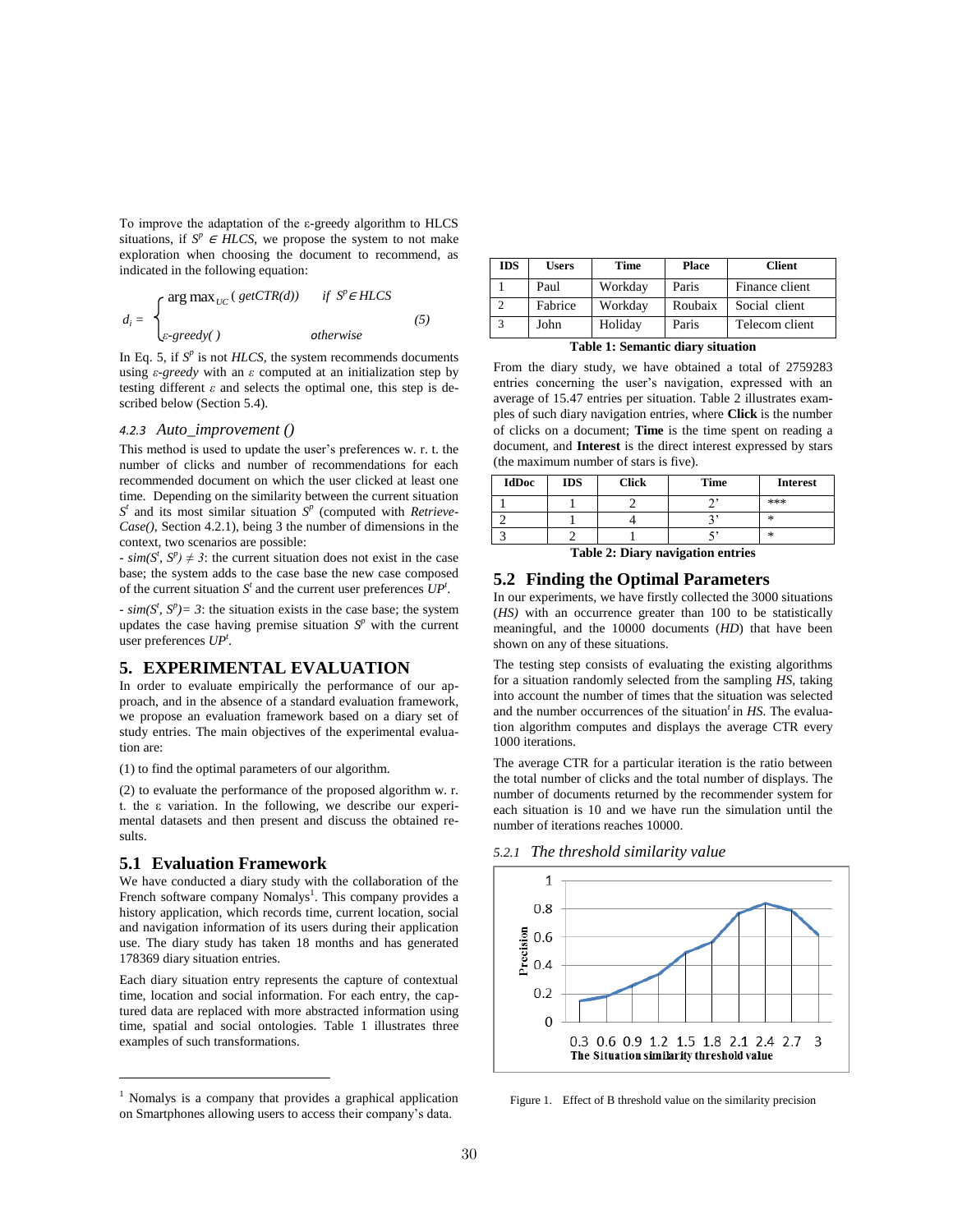Figure 1 shows the effect of varying the threshold situation similarity parameter B (Section 2.2) in the interval [0, 3] on the overall precision. The results show that the best performance is obtained when B has the value 2.4 achieving a precision of 0.849.

So, we use the identified optimal threshold value ( $B = 2.4$ ) of the situation similarity measure for testing our CRS.

# **5.3 Experimental Results**

In our experiments, we have firstly collected the 3000 situations (HS) with an occurrence greater than 100 to be statistically meaningful, and the 10000 documents (HD) that have been shown on any of these situations.

The testing step consists of evaluating the existing algorithms for a situation randomly selected from the sampling HS, taking into account the number of times that the situation was selected and the number occurrences of the situation<sup>t</sup> in HS. The evaluation algorithm computes and displays the average CTR every 1000 iterations.

The average CTR for a particular iteration is the ratio between the total number of clicks and the total number of displays. The number of documents returned by the recommender system for each situation is 10 and we have run the simulation until the number of iterations reaches 10000.

#### **5.4 Results for ε Variation**

In order to evaluate only the impact of considering the user's situation in our bandit algorithm, we have replaced in *RecommendDocuments(),* the equation 5 by the equation 1, we call the new algorithm *Contextual-ε-greedy without HLCS*. Then we have compared this algorithm to the *ε-greedy* (Section 4.1).

Each of the competing algorithms requires a single parameter ε. Figure 2 shows how the average CTR varies for each algorithm with the respective ε.



Figure 2. Variation ε tradeoff

Figure 2 shows that, when the  $\varepsilon$  is too small, there is an insufficient exploration; consequently the algorithms have failed to identify interesting documents, and have got a smaller number of clicks (average CTR).

Moreover, when the parameter is too large, the algorithms seem to over-explore and thus lose a lot of opportunities to increase the number of clicks.

We can conclude from the evaluation that considering the user's situation is indeed helpful for *Context-ε-greedy* to find a better match between the user's interest and the evolution of his content (documents).

# **5.5 Evaluation The Impact of The HLCS**

In order to evaluate the impact of the HLCS situations in the recommender system, we have compared *Contextual-ε-greedy without HLCS* and the original version of *Contextual-ε-greedy.*  Figure 3 shows how the average CTR varies for each algorithm with the respective ε.



Figure 3. Variation ε tradeoff

As seen in the Figure 3, on one hand, when the  $\varepsilon$  is too small, there is an insufficient exploration; consequently the impact of the HLCS is low; on the other hand, when the parameter is too large, the *Contextual-ε-greedy* takes full advantage of exploration without wasting opportunities to establish good CTR (the impact of the HLCS is more important).

We can conclude from the evaluation that considering HLCS situations in recommender system allows a better precision on recommendation.

## **6. CONCLUSION**

In this paper, we have studied the problem of exploitation and exploration in context-aware recommender systems and propose a new approach that balances adaptively exr/exp regarding the user's situation.

We have presented an evaluation protocol based on real mobile navigation contexts obtained from a diary study conducted with collaboration with the Nomalys French company. We have evaluated our approach according to the proposed evaluation protocol and show that it is effective.

In order to evaluate the performance of the proposed algorithm, we compare it with standard exr/exp strategy. The experimental results demonstrate that our algorithm performs better on average CTR in various configurations. Moreover, this study yields to the conclusion that considering the situation on the exploration/exploitation strategy significantly increases the performance of the system on following the user's contents evolution.